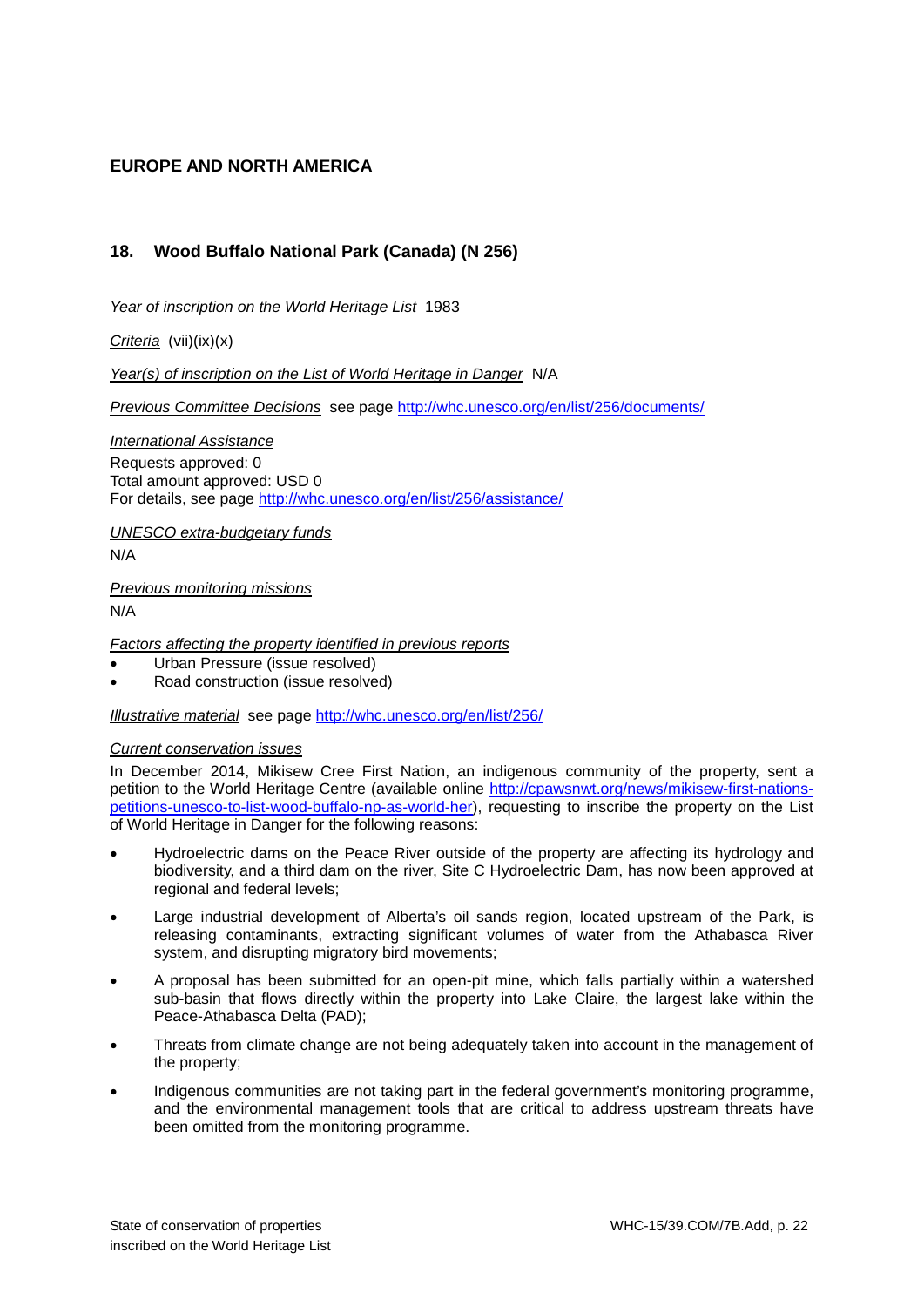In response to the World Heritage Centre's letter of 11 December 2014 requesting comments on the above.<br>
above. 
the State Party reported on 13 March 2015 (available online at March 2015 (available online at [http://whc.unesco.org/en/list/256/documents/\)](http://whc.unesco.org/en/list/256/documents/) that:

- Site C Hydroelectric Dam underwent a thorough federal-provincial environmental assessment by an independent panel in consultation with the Canadian public and Aboriginal groups, and the project is legally required to fulfil over 80 conditions set out by the government besides to obtaining additional federal and provincial authorizations in order to proceed;
- The governments of Canada and Alberta are committed to develop oil sands with an environmentally responsible approach;
- PAD Ecological Monitoring Program was established in 2008 to address concerns about the cumulative impacts of regional developments and climate change on the delta.

Furthermore, the State Party reports that the Minister of Environment of Canada corresponded with the Chief of the Mikisew Cree First Nation regarding the issues raised in the petition, which has led to three key commitments by the federal government:

- Continue monitoring water levels and stream flow of the Peace River and in the PAD, as well as ecological integrity monitoring in the PAD;
- In collaboration with the relevant stakeholders, enhance the monitoring and research of the regional hydro-climatology and ecology of the PAD, and the effects of flow regulation, water withdrawals, and climate change on its productivity and biodiversity;
- Participate in discussions with stakeholders on best management practices for restoring and preserving the aquatic resources in the PAD.

### *Analysis and Conclusions of the World Heritage Centre and IUCN*

It is noted that Site C Hydroelectric Dam on the Peace River, which will be located outside the property, was approved by the government of British Columbia in December 2014, and that the construction work is expected to start in summer 2015. However, the Mikisew have reported that First Nations have expressed significant concern about its impacts on their hunting, fishing and agricultural areas. The IUCN World Heritage Outlook 2014 identified the existing dams to have significantly altered the hydrological regime of PAD and hence, any further activities should be evaluated prior to commencement of constructions, including an assessment of potential (cumulative) impacts on Outstanding Universal Value (OUV).

A Joint Alberta-Canada Implementation Plan for Oil Sands Monitoring (JOSM) was created to support decision-making by governments and stakeholders; however the Mikisew have reported that all indigenous groups in the region have withdrawn from JOSM, due to concerns about the engagement process, limited incorporation of traditional ecological knowledge, and lack of transparency. Furthermore, Alberta's Auditor General's 2014 report concluded that further work is required to understand cumulative environmental impacts for oil sands development.

It is recommended that the Committee urge the State Party to review the cumulative impacts of all of the hydroelectric dam projects, oil sands development and open pit mining on the property's OUV, taking the effect of climate change into full consideration, and to complete a Strategic Environmental Assessment (SEA), in line with IUCN's World Heritage Advice Note on Environmental Assessment. Furthermore, in accordance with Paragraph 172 of the *Operational Guidelines*, it is recommended that the Committee request the State Party not to take any decision related to any of the development projects that would be difficult to reverse, and to submit the SEA to the World Heritage Centre for review by IUCN.

It is finally recommended that the Committee request the State Party to invite a joint World Heritage Centre/IUCN Reactive Monitoring mission to the property to review the impact of the developments on the property, evaluate its state of conservation and exchange in more depth with the State Party, petitioning First Nation, and other stakeholders as appropriate.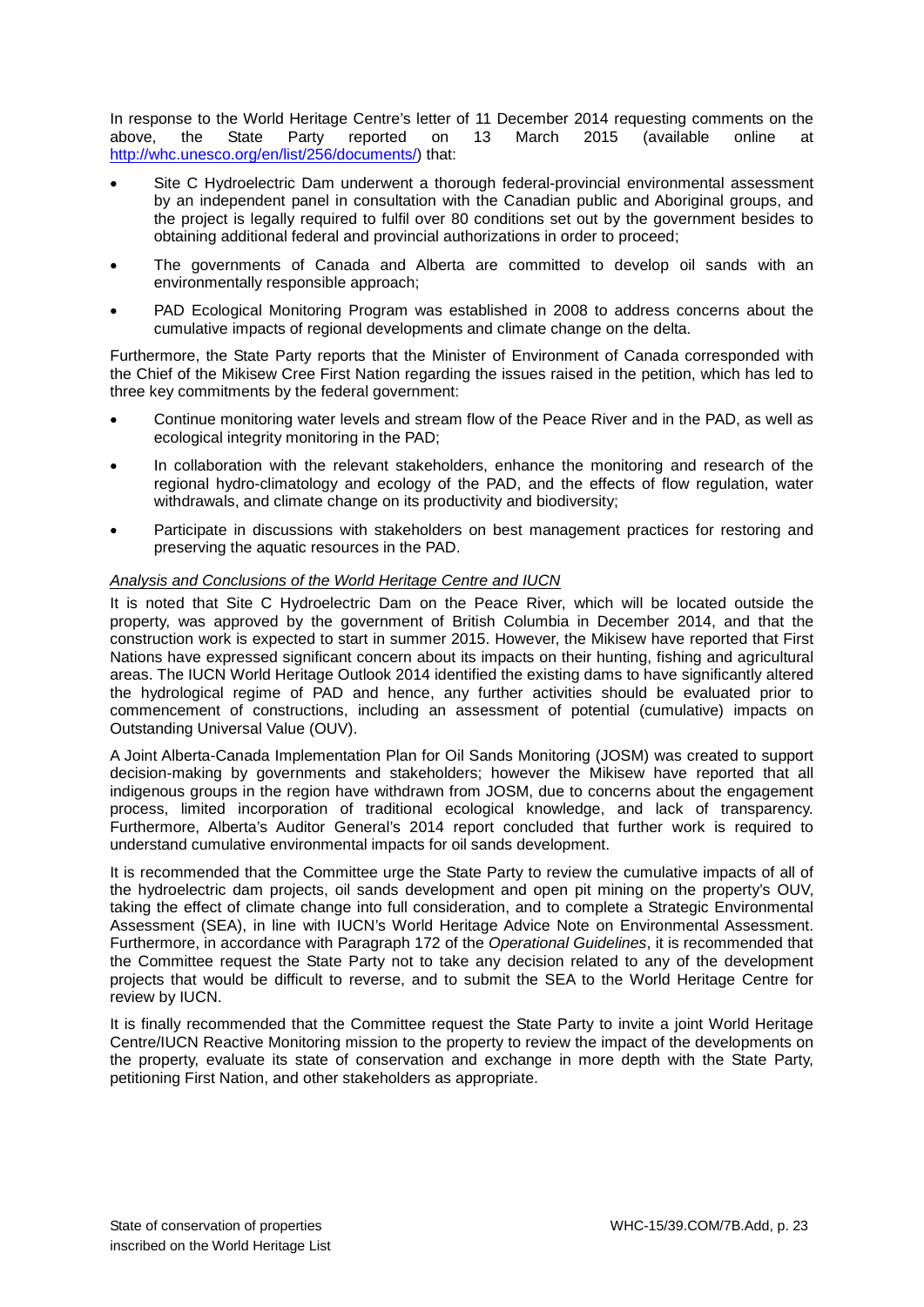# *Draft Decision: 39 COM 7B.18*

*The World Heritage Committee,* 

- *1. Having examined Document WHC-15/39.COM/7B.Add,*
- *2. Notes that the World Heritage Centre has received a petition submitted by the Mikisew Cree First Nation expressing their concern about the state of conservation of the property, as well as a response from the State Party;*
- *3. Notes with concern the environmental impacts on the Peace-Athabasca Delta from hydro-electric dams, oil sands development, and proposed open-pit mining in the vicinity of the property, which could negatively impact its Outstanding Universal Value (OUV);*
- *4. Also notes with concern the lack of engagement with indigenous communities in monitoring activities, as well as insufficient consideration of traditional ecological knowledge, and takes note of the State Party's three commitments to strengthen monitoring and management with a wide participatory approach in order to address the concerns raised by the Mikisew Cree First Nation;*
- *5. Requests the State Party to undertake a Strategic Environmental Assessment (SEA) to*  assess the potential cumulative impacts of all developments on the OUV of the *property, including hydroelectric dams, oil sands development, and mining, in line with IUCN's World Heritage Advice Note on Environmental Assessment;*
- *6. Also requests the State Party not to take any decision related to any of these development projects that would be difficult to reverse, and to submit the SEA to the World Heritage Centre, for review by IUCN, in accordance with Paragraph 172 of the*  Operational Guidelines*;*
- *7. Further requests the State Party to invite a joint World Heritage Centre/IUCN Reactive Monitoring mission to review the impact of the developments on the property, to evaluate its state of conservation, and to exchange in more depth with the State Party, petitioning First Nation, and other stakeholders as appropriate;*
- *8. Requests moreover the State Party to submit to the World Heritage Centre, by 1 December 2016, an updated report, including a 1-page executive summary, on the state of conservation of the property and the implementation of the above, for examination by the World Heritage Committee at its 41st session in 2017.*